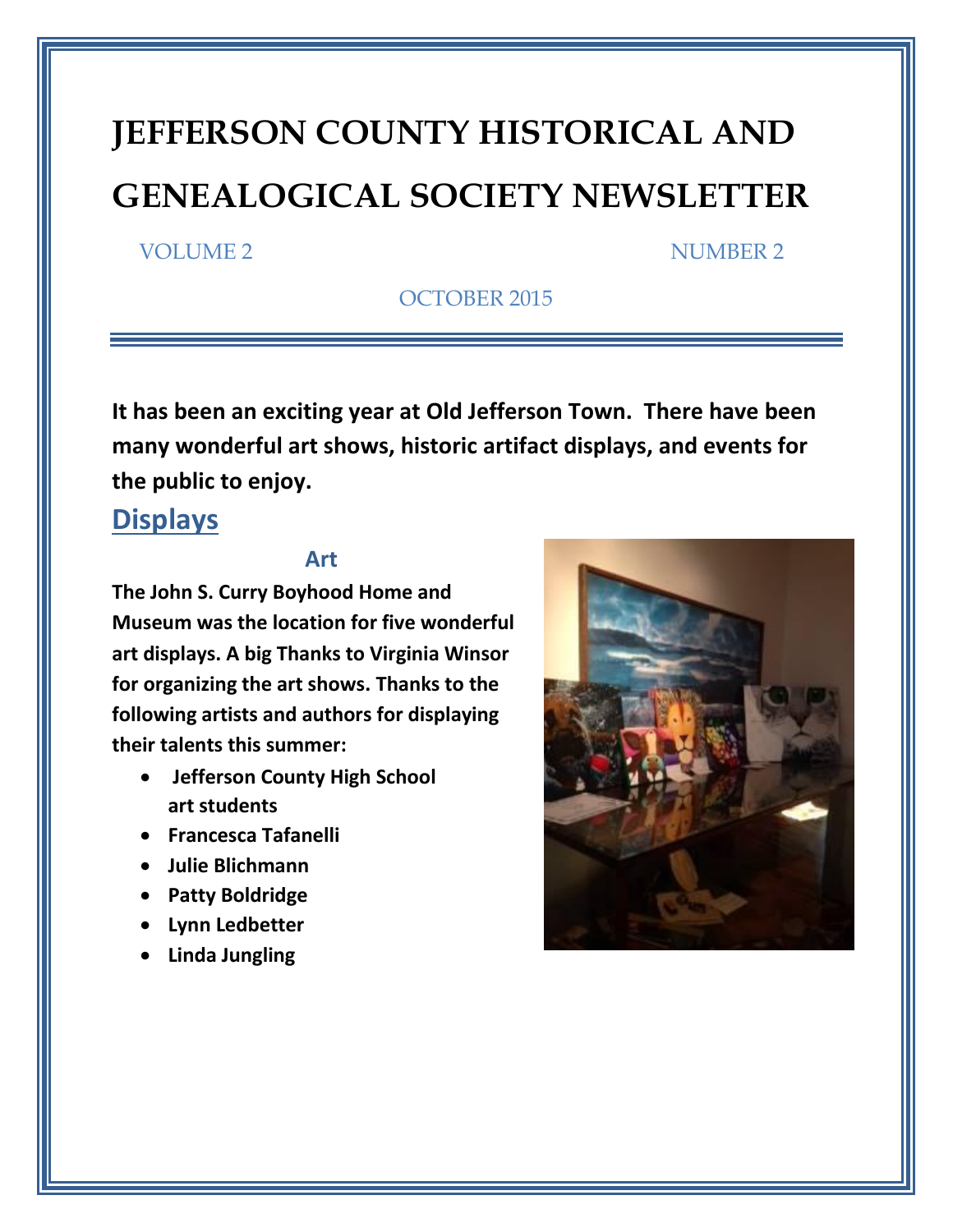#### **Honoring Veterans**

**Mary Luse researched and developed a display in the Reynolds building honoring female veterans from Jefferson County. Mary had a challenging job locating veterans and getting stories about experiences during their military years. Mary documented the stories from each veteran she found.**

#### **Oskaloosa Independent**

*The Oskaloosa Independent* **had a wonderful display of the history of the newspaper. Rick Nichols spent considerable time researching the paper's history and had numerous photos and artifacts on display of past owners and employees as well as local ball teams.**

## **Haying with Horses**

**During the Old Settlers' Reunion, the JCHS held a new event called "Haying with Horses" in our prairie field on the grounds of Old Jefferson Town. Four teams of mules and draft horses with their teamsters came to demonstrate how haying was done prior to the tractor. Old Jefferson Town had over 125 guests who came to view the demonstration and visit the buildings at OJT. Our heartfelt thanks go to the teamsters who spent three days working their animals and talking to the public about the process: Frank Burkdoll (Lyndon), Doyle Prawl** 

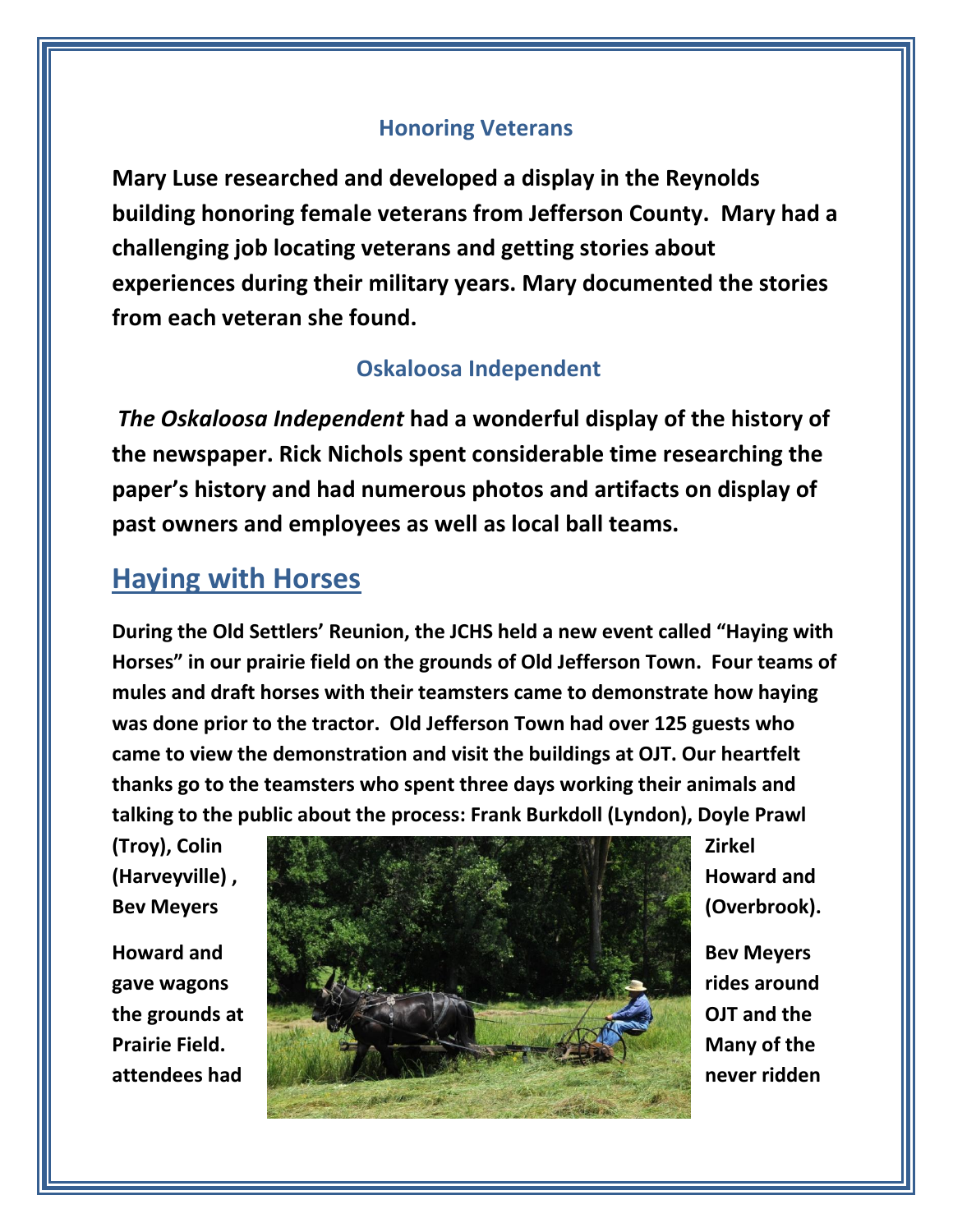**in a horse-drawn wagon.**



**After their hard work in the field, they enjoyed a little play in Oskaloosa visiting the nursing home and attending the parade the parade.**



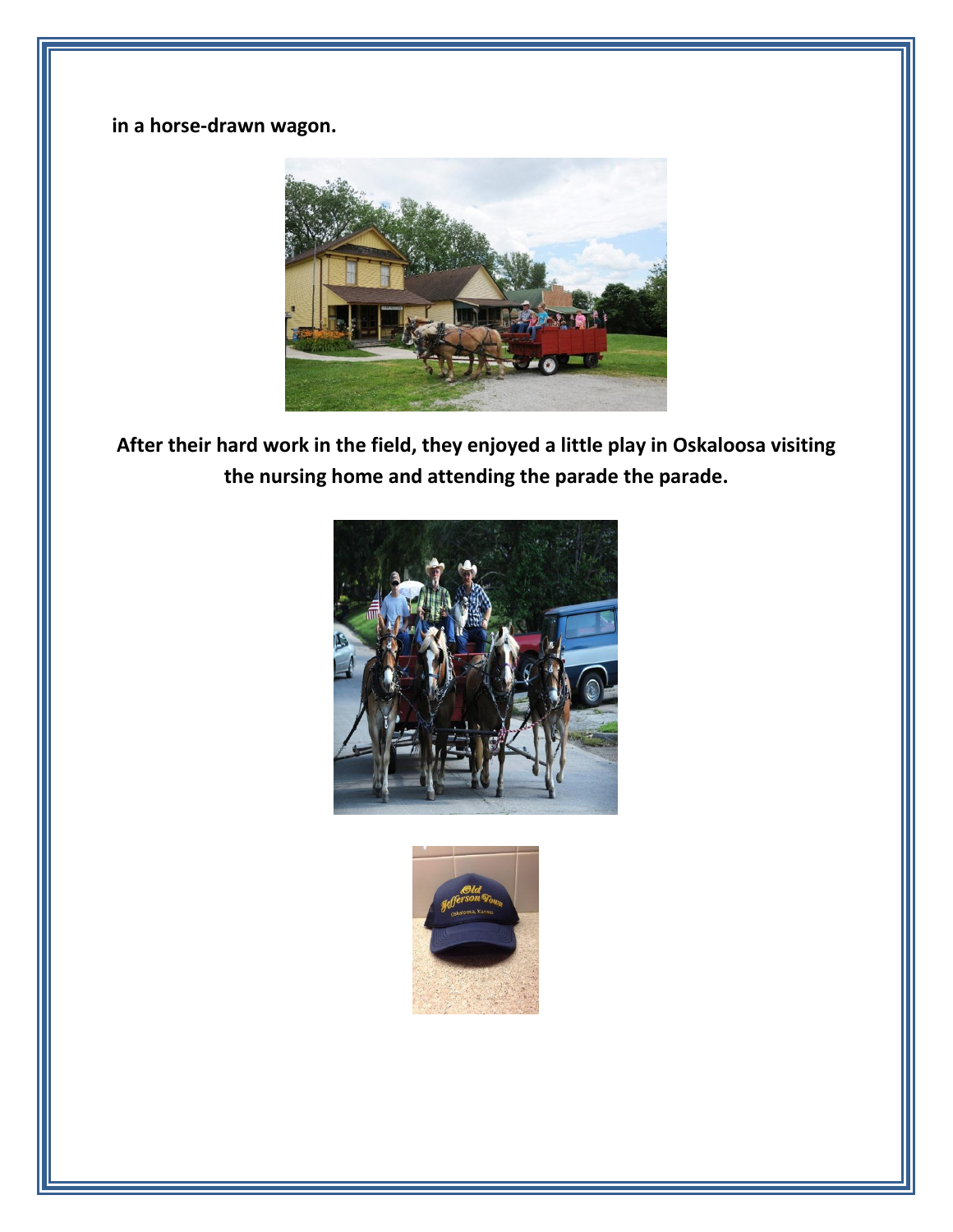### **Old Jefferson Town hats for sale! Only \$10—get them while they last!**

#### **Volunteers**

**Thanks to all the volunteer hours and hard work from the students at the John Dewey School in Ozawkie. These young men come nearly every week to help** 

**improve the grounds and move items around for displays. We could not have accomplished all the projects without their help.**

**Old Jefferson Town was also fortunate to have the Jolly Juniors 4-H club to come and spend time helping with projects. Jefferson County has wonderful youth. We are so fortunate to have all these youth come help improve OJT.**



**OJT is also very fortunate to have many adult** 

**volunteers to do displays, recording of donations, improving museum displays, etc. Progress cannot be made without the wonderful volunteers that spend a lot of time caring for the 10 acres and 10 buildings on the grounds. THANK YOU TO ALL THOSE THAT HAVE HELPED IN 2015!**

# **Quilt and Clothing Display**

**Leanne Chapman and Marilyn Sharkey had a beautiful display of vintage quilts, wedding dresses and baby clothes during the last week of the season. The wedding dress display was so nice, we decided to leave it up for the annual meeting. Please plan to spend some time in the Tibbott building to enjoy the beautiful dresses.**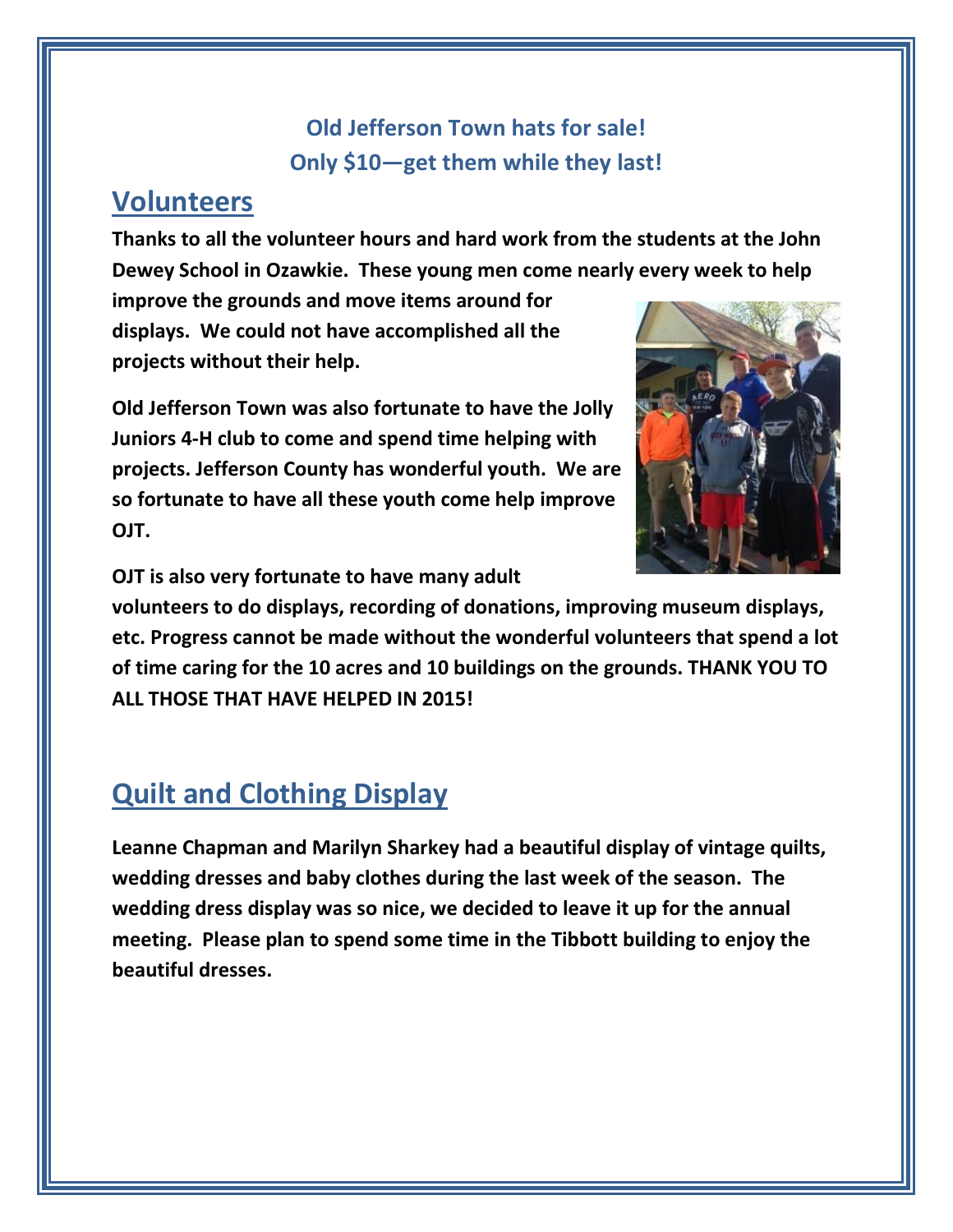# **Nincehelser Fundraiser**

**On Aug 29, 2015 JCHS hosted an event called "Drive Your Favorite Ride to Church." The event was a fundraiser for the Nincehelser home. Attendees drove their favorite mode of transportation to Old Jefferson Town. We had a wonderful church service with Rev. Alan Rosegrant officiating. After the church service, a delicious meal of fried chicken and pulled pork with all kinds of side dishes was served. A bountiful spread of desserts was also enjoyed!**

**This event was to raise funds to match a grant of \$2500 from Modern Woodmen Fraternal Financial. Our goal was to raise enough money to replace the roof, fix the floor joists, fix the porch, and repair damaged places in the siding on our beautiful Victorian home! With contributions from many generous donors, we** 

**condition.**



# **Annual Meeting**

**Our annual meeting will be held Nov. 1, 2015 at 2:00 p.m. in the Edmonds Chapel at Old Jefferson Town. We will have the election of officers for 2016 at the beginning of meeting. Then a Civil War interpreter from Mahaffie Stagecoach Stop and Farm Historic Site will present a program on life during the Civil War. Come explore life on the Kansas/Missouri border during the Civil War, including military actions, Jayhawkers, Bushwackers, and civilians caught in the**